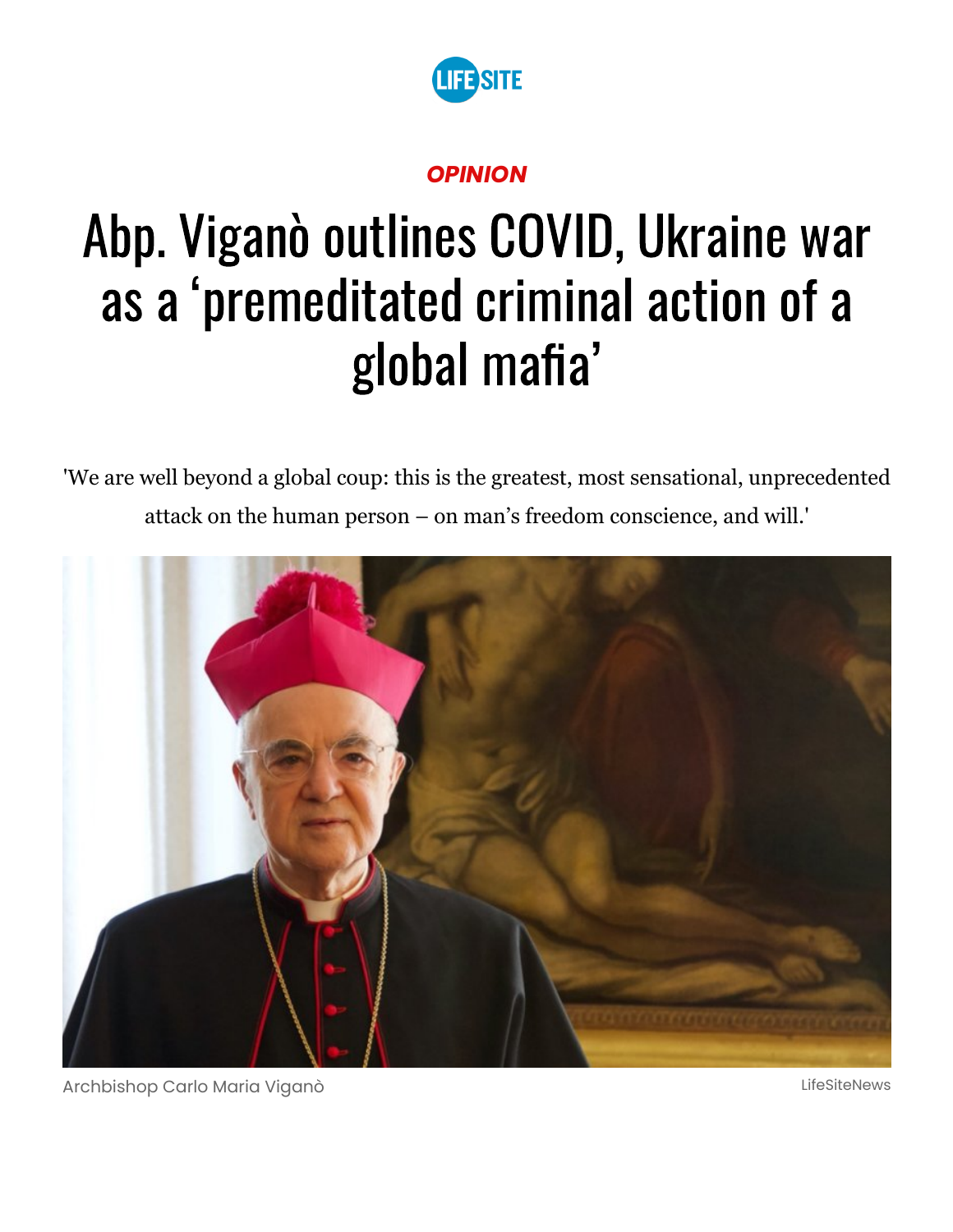#### [Archbishop](https://www.lifesitenews.com/author/archbishop-carlo-maria-vigano/) Carlo Maria Viganò

#### Mon May 30, 2022 - 7:32 pm EDT

Listen to this article  $0:00 / 17:10$  1X

#### **Help Amanda recover from her vax injuries: [LifeFunder](https://lifefunder.com/amandadamian?utm_source=article_053022)**

[\(L](https://odysee.com/@Corona-Investigative-Committee:5/s106en:a)[ifeSiteNews](https://www.lifesitenews.com/)[\) – Below is an interview with Attorney Reiner Füllmich of the "Corona Investigative](https://odysee.com/@Corona-Investigative-Committee:5/s106en:a) Committee."

First part – May 27th, 2022

*1. Your Excellency, many people know and appreciate you very much for having been a sincere man in an often insincere environment even during your service at the Vatican. You have served as a top diplomat, specifically as the Vatican Nuncio in the United States, representing the Pope to the local churches in the United States.*

*It is our great honor and pleasure to speak with you today. But before we move on to substance and ask you about your assessment of the world political situation, especially with regard to the so-called Corona crisis, please tell us a little bit about your personal history so that viewers who don't yet know you will realize who you are***.**

First of all, I would like to express to you, lawyer Reiner Füllmich, and to all your collaborators and colleagues, my most cordial greetings and my appreciation for having conceived the idea of the *Corona Commission*. Your research for the truth into the management of the Covid-19 emergency and mass experimentation greatly contributes to collecting evidence in order to bring to justice and punish those who are responsible. This constitutes an important contribution in view of the creation of an *Anti-Globalist Alliance*, because the authors of the pandemic farce are the same people who today would like to push the world towards a total war and a permanent energy crisis.

As far as my "career," I don't think there is much to say: I am a Catholic Archbishop who has held various roles of responsibility in the Vatican, both in the Secretariat of State of the Holy See as well as in the Governorate of Vatican City State, and as Apostolic Nuncio, to Nigeria, and finally to the United States according to the will of Benedict XVI. My notoriety – which is completely unwanted – is a result of my stance regarding sexual scandal of former American cardinal Theodore McCarrick and other no less serious cases involving senior members of the Hierarchy. As a Successor of the Apostles, I could not keep silent in the face of the attempts to cover up those shameful facts by the so-called *lavender mafia*, which enjoys the support and protection of Bergoglio.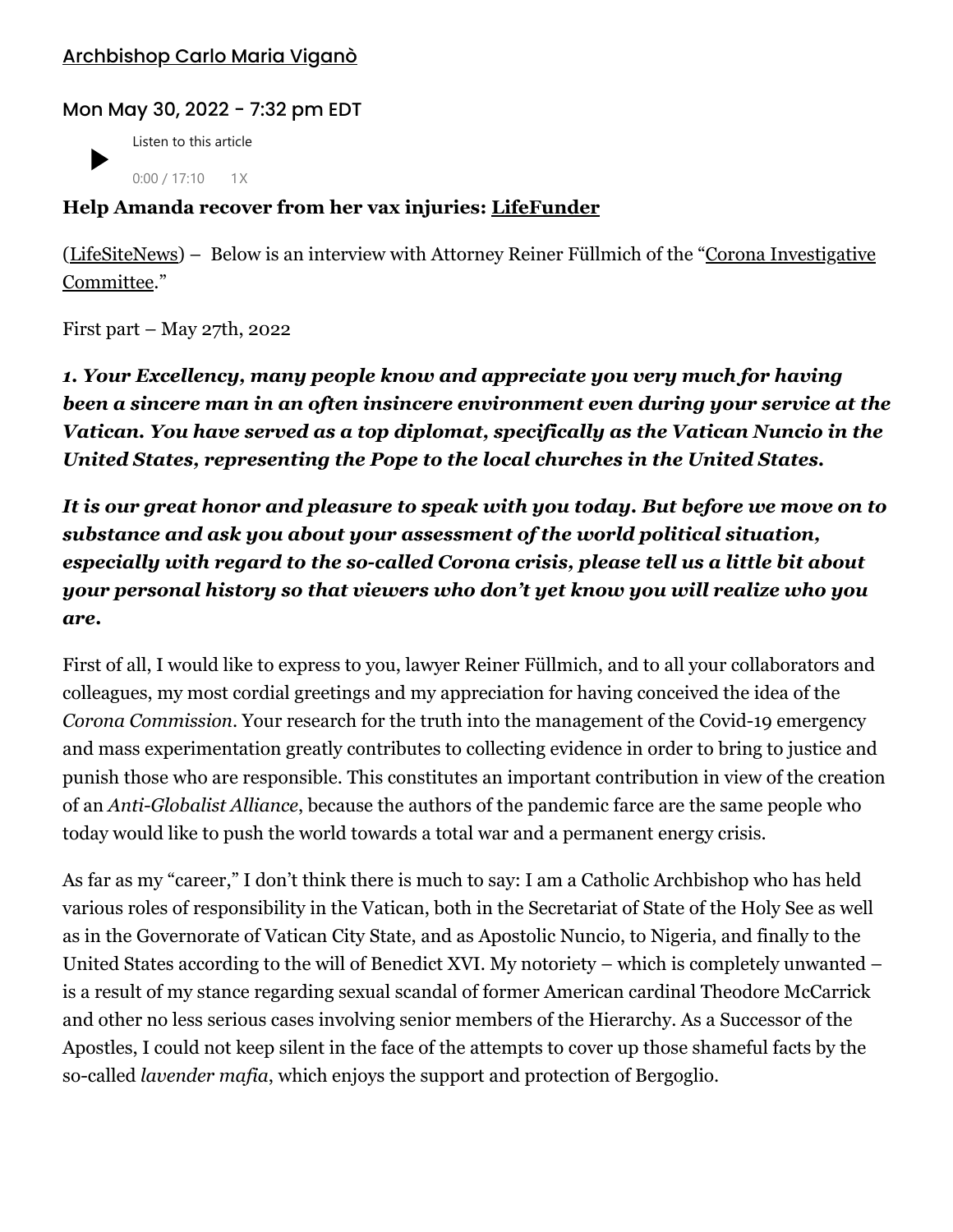*2. You have an impressive resume – but if one searches your name in the old (mainstream) media, one finds defamatory articles that accuse you, among other things, of spreading Kremlin propaganda and making confused statements. On closer inspection, this does not seem to us to be the case at all, quite the contrary; rather, you remain true to your reputation of being a sincere man even in insincere environments, even if it is to your personal disadvantage. Where do you identify the "caesura" or "break" in your resume, where this virtue was reinterpreted by the old media as a flaw? What red line did you cross; on what issue did your candor become a danger to the public narrative?*

False accusations are one of the means used by those who want to eliminate an adversary whom they fear and cannot fight fairly. In this case, I am considered inconvenient both by the exponents of the *deep church* and the Bergoglian cabal, whose scandals and cover-ups I have denounced since the time of the McCarrick case. And I am equally inconvenient for the *deep state*, which has been able to count on the complicity of the Holy See as well as almost the entirety of the global Episcopate in the events of the last few years. The dissonant voice of a Bishop, especially when he formulates reasoned complaints based on irrefutable facts, risks putting the official narrative into question, both on the alleged renewal of the Church under this "pontificate" as well as on the pandemic farce and mass "vaccination." Even the recent Russian-Ukrainian crisis significantly finds the globalist elite, NATO, the American *deep state*, the European Union, the *World Economic Forum*, the entire media machine, and the Vatican all aligned on the same side. Putin's intervention in Ukraine is considered a threat to the New World Order that must be neutralized even at the cost of a global conflict.

Thu, if I must identify a "breaking point" on the ecclesial front, it definitely coincided with my denunciation of the network of complicity and the scandals of corrupt clergy and Prelates which Bergoglio has deliberately and obstinately sought to cover up. On the civil front, it seems to me that the red line was crossed with my *Appeal for the Church and the World*, launched two years ago in May 2020 by which I denounced the threat represented by the silent coup carried out by means of the health emergency. The energy and food emergency, in addition to the war emergency, are always part of the disturbing "scenarios" that the *World Economic Forum* and the United Nations have described in great detail well in advance. When, one day not too far in the future, a tribunal judges these criminals and their accomplices in the institutions of almost all of the Western nations, these documents will constitute the proof of the premeditation of the greatest coup d'état of all time. And the same thing will happen with regard to ecclesial affairs, demonstrating that the doctrinal and moral drift that originated with the Second Vatican Council created the necessary premises for the doctrinal and moral corruption of the clergy and the simultaneous delegitimization of the authority of the Shepherds. Let us not forget that the revolutionary processes have always relied on the vices and weaknesses of its representatives, both to destroy the State and to weaken the Church.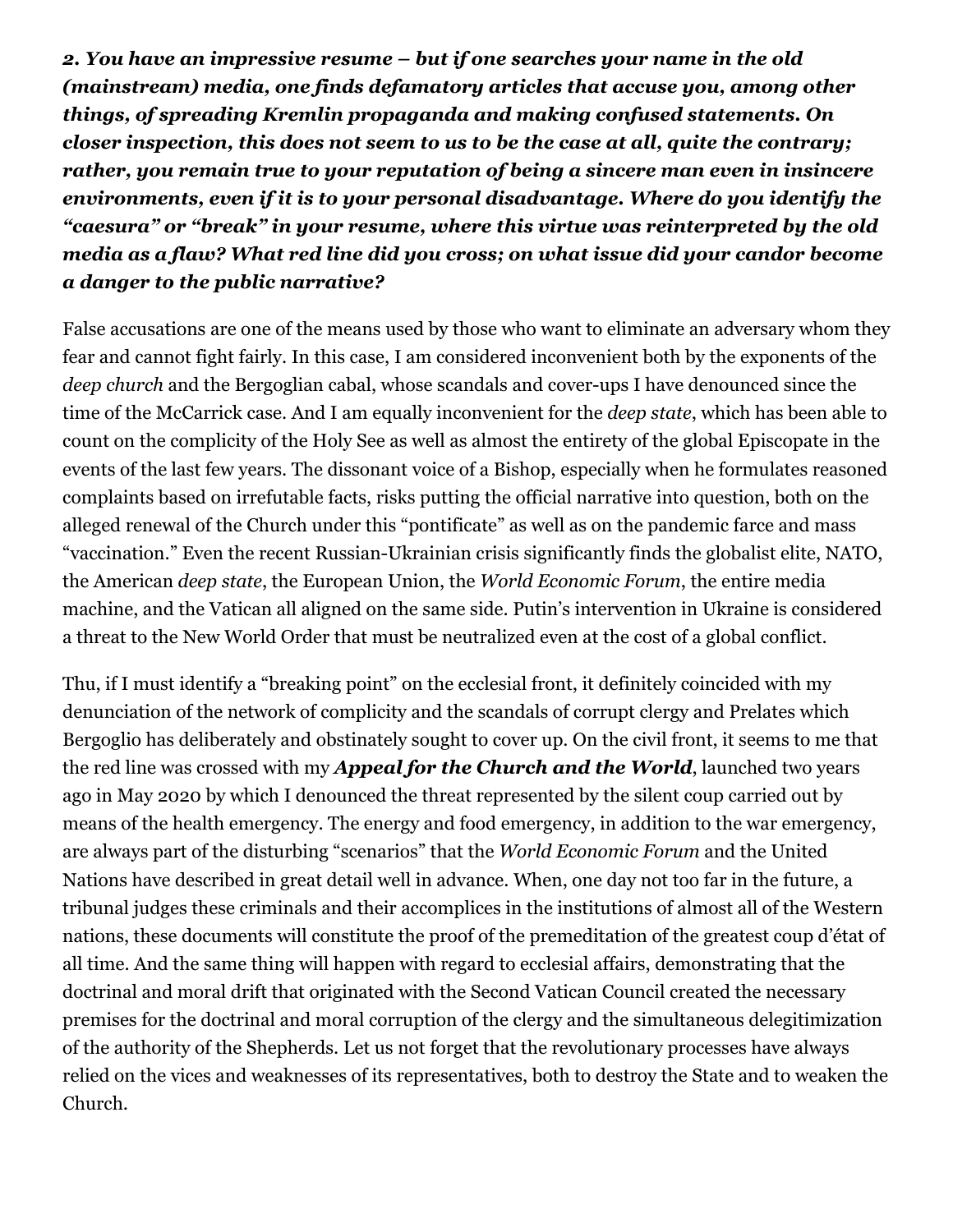### *3. Your Excellency, the Corona and Measures crisis is now entering its third year; in the meantime, warfare in the East, and especially massive political and media warmongering, has been added to the mix. How do you assess this development?*

Let's clarify a fundamental point: the Ukrainian crisis was deliberately provoked by the *deep state* in order to force the world to carry out the *Great Reset* reforms, in particular the so-called "technological transition" and the "green shift." It is the second stage of the globalist technocrat coup, after the pandemic farce.

The psycho-pandemic marked the first level of a true and proper attack initiated to seize control of governments. In reality, today they are only trying to bypass political power, which until now served only as a mere executor of orders. Under the pretext of the pandemic they have imposed systems of detailed population control, including systems for tracing individual citizens who have been inoculated together with the experimental gene serum.

[In 2018] at the Davos Forum the CEO of Pfizer Albert Bourla said: "Imagine a biological chip that is included in a pill, that when it is swallowed goes into the stomach and emits a signal. […] Imagine the applications, the possibility of making people obey. […] What is happening in this field is fascinating" ([here](https://scenarieconomici.it/il-ceo-di-pfizer-a-davos-se-potessimo-far-ingerire-un-chip-immaginate-il-grado-di-obbedienza-che-otterremmo/)). And Albert Bourla says "what is happening" because he is talking about existing technologies, not imaginary projects. The presence of graphene and self-assembling nano-circuits is now admitted even by those who a year ago called those who were sounding the alarm "conspiracy theorists." The populations of the nations adhering to the *Agenda 2030* are now mostly "vaccinated," or rather they have been genetically modified and their immune systems have now been compromised in an irreversible way. And perhaps – as some lawyers are now denouncing – it will be discovered that along with the genetic serum they have injected chips that are capable of controlling even people's reactions, interfering with their behavior, and making them docile if there are riots, or violent if it is necessary to have a pretext for military interventions. We are well beyond a global coup: this is the greatest, most sensational, unprecedented attack on the human person – on man's freedom conscience, and will.

You can well imagine the risk deriving from giving the WHO sovereign control over the health systems of various nations in the case of an emergency pandemic, when those who must decide about vaccine campaigns and treatments, on containment measures and lockdowns, are all financed by the big pharmaceutical companies and by the *Bill & Melinda Gates Foundation*, which theorizes about the perpetual pandemic and the perpetual booster vaccine. Even the resolution that was planned to be voted at the WHO – and which at least for now has been avoided – went in the direction of total control by the globalist synarchy. We should therefore not be surprised if, in the pitiful attempt to hide the adverse effects of the experimental gene serum, the WHO is now sounding alarms about the alleged monkeypox, whose symptomology is curiously similar to some of the side effects of the mRNA "vaccine" ([here](https://twitter.com/AxlGuidato/status/1529128600011694082)). Both the WHO and the *European Medicines Agency* (75% of which is financed by Big Pharma) have shown themselves to be in a clear conflict of interest and totally dependent on the pharmaceutical industry.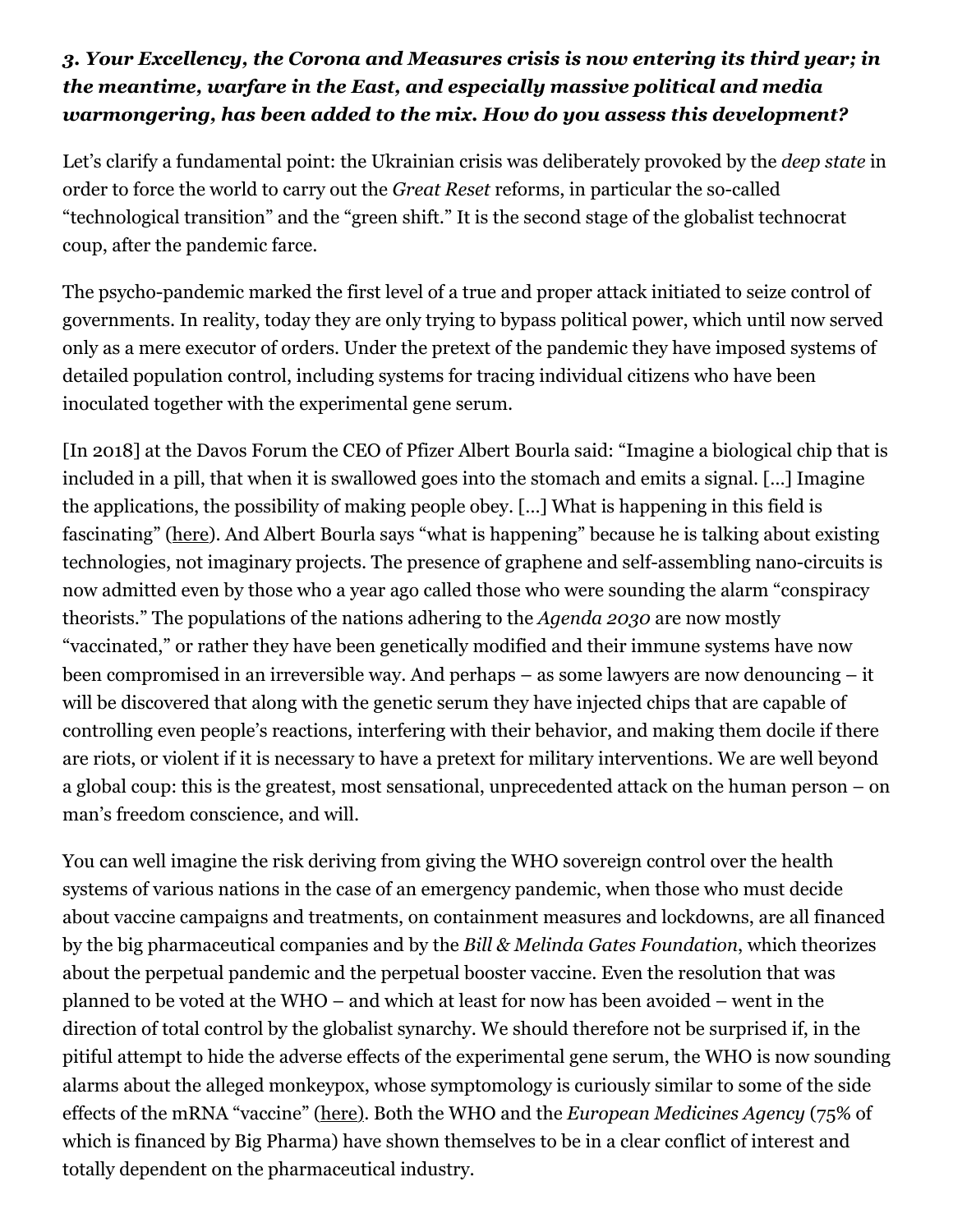Regarding the Russian-Ukrainian crisis, what should have been an operation of peace to put an end to the ethnic persecution of the Russian-speaking minority in Ukraine by neo-Nazi extremists, has been deliberately and culpably transformed into a war. The repeated appeals of president Putin to the international community for the Minsk Protocol to be respected have fallen on deaf ears.

Why? For the simple reason that it was an excellent opportunity.

**First**, it was an opportunity to improvisorily create a global energy crisis with which to force the transition to alternative energy sources, along with all the business this represents. Without a crisis, how could the increase in the price of gas and petrol be imposed as an instrument to force companies and individuals to make the famous "ecological transition" that no one has ever voted for and that has been imposed by bureaucrats who are enslaved by the elite?

**Second**, in order to destroy in a controlled and ruthless way all of the companies considered useless or harmful to the global economy of the multinational corporations. Millions of artisan companies, small businesses that make the nations of Europe unique, and Italy in particular, were forced to close because, after the disasters caused by the lockdowns and the rules of the psycho-pandemic, an increase in gas and oil prices was provoked, with criminal speculation by the "market" and without the Russian Federation getting an extra penny. All of this was desired by the European Union, taking orders from NATO, by means of sanctions that have repercussions on those who have imposed them. The cancellation of the traditional economy is not an unfortunate consequence of an unexpected conflict, but rather the premeditated criminal action of a global mafia, compared to which the traditional mafia seems like a beneficial partnership. The advantage of this subversive operation benefits the multinational corporations that can acquire companies and real estate at bankruptcy prices, and also the financial companies that profit from loans to millions of new poor people. Here too, the ideological – and infernal – purposes of the elite make use of the complicity of economic potentates whose aims are merely to make profit. With the war, the military industry and the no less flourishing industry of information technologies and mercenaries now have the opportunity to conclude lucrative deals, with which they generously reward the politicians who have voted to send arms and support to Ukraine.

**Third**, one purpose of the war in Ukraine was to allow for the cover-up of the scandal of Hunter Biden, who was involved with the Metabiota society in financing biolaboratories in which bacteriological weapons of mass destruction are produced. The siege of the Azovstal steel plant was motivated precisely by the need to hide both the members of foreign NATO forces along with the neo-nazis of Azov and Pravij Sektor, as well as the biolabs banned by international conventions which were intended to be used to carry out experiments on the local population.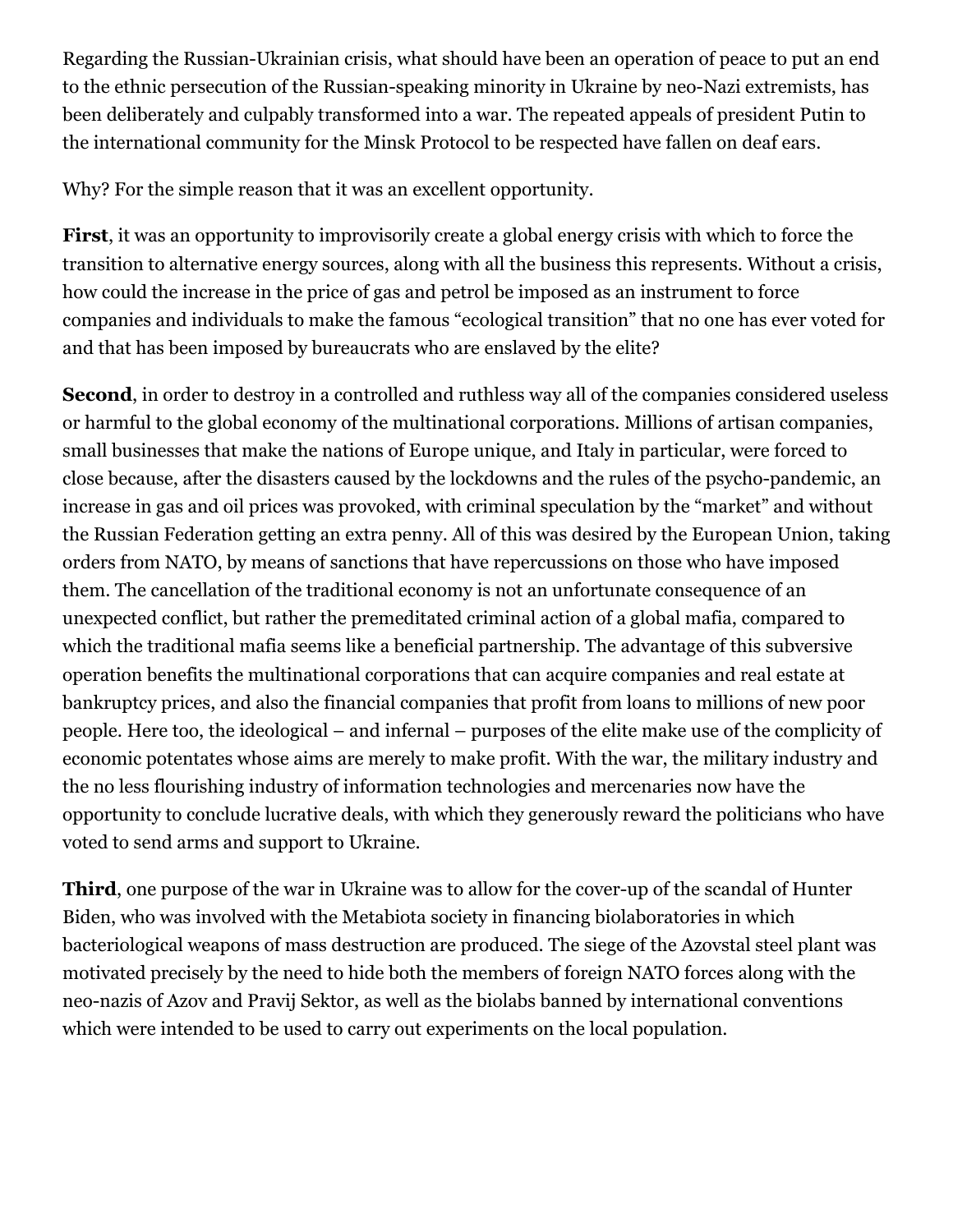**Fourth**, because the psycho-pandemic narrative, despite the complicity of the mainstream media, did not prevent the truth from getting out and gradually spreading to ever-wider sectors of public opinion. The crisis in Ukraine was intended to have been a well-run operation of mass distraction, in order to avoid visibility of the increasingly uncontrollable news about the lethal effects of the experimental serum and the disastrous consequences of the measures taken by nations during the emergency pandemic. The falsification of data is now overt; the deliberate concealment of the results of the first phase of the experiment is admitted by the pharmaceutical companies themselves; awareness of the uselessness of masks and lockdowns has been certified by multiple studies; the damage done to the psycho-physical balance of the population and in particular to children and the elderly is incalculable, just as there has also been incalculable damage to students as a result of distance learning. Keeping people glued to their televisions or to social media with anti-Russian propaganda in order to prevent them from beginning to understand what has been done to them is the least these crazy criminals can do, criminals who are just as responsible for the pandemic as they are for the Russian-Ukrainian crisis.

If we take the script of this screenplay planned out by the globalist elite, we find that beyond the scenario of the pandemic there are other planned scenes that are no less disturbing, which we have already seen anticipated by the media since last year. The energy crisis, which is not an unfortunate consequence of an unforeseeable crisis in Ukraine, but rather a means by which on the one hand to impose the "green economy" motivated by a non-existent climate emergency, and on the other hand to destroy national economies, making companies fail for the advantage of multinational corporations, causing unemployment and thus creating underpaid labor, forcing nations to go into debt because they have been deprived of their fiscal sovereignty, or in any case to go into perpetual debt because of seigniorage.

The food emergency is also in Klaus Schwab's script. It has begun for certain products in the United States and Europe, and more generally for grain and cereal products in many nations of Africa and Asia. Then we discover that Bill Gates is the largest landowner in the United States just when there is a shortage of grain and agricultural products; and that Bill Gates is the head of a start-up that produces "artificial human milk" just when there is a shortage in the United States of powdered milk for babies. And let's not forget that the multinational agricultural companies are succeeding in imposing the use of their sterile seeds – which must be re-purchased every year – and banning the use of traditional seeds, which would allow poor countries not to depend on them.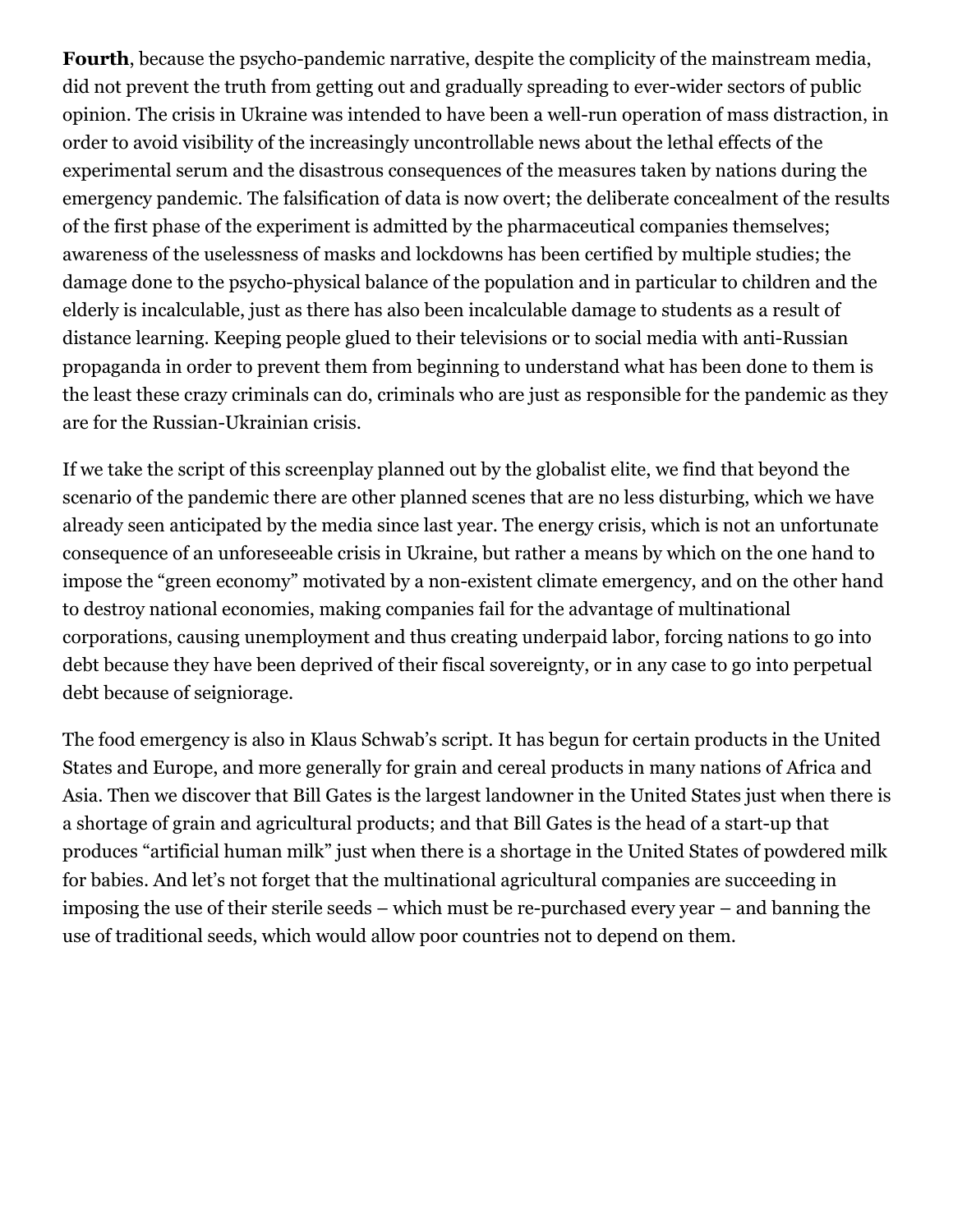Whoever designed the series of present crises, whose roots were laid down at the beginning of the 1990s with the privatization of state-owned companies, also made sure to place people trained by the *World Economic Forum* for this purpose in governments, institutions, and international agencies, at the head of central banks and large strategic assets, in the media, and in the main world religions. Look at the Prime Ministers of the principal European countries, of Canada, Australia, and New Zealand: they were all recruited from the "*Young Global Leaders for Tomorrow*" group, and the fact that they are at the highest levels of leadership of these nations, of the UN, and of the World Bank ought to be more than sufficient to put them on trial for subversion and high treason. Those who have sworn to apply the laws in the interests of their own nations commit perjury at the moment in which they have to answer for their own actions not to the citizens of their nations but to faceless technocrats whom no one has elected.

It is easy to make the accusation that all this is a "conspiracy theory," but such a dismissal no longer holds water, just like the accusation of "collaborationism" no longer works against anyone who expresses perplexity about the Russian-Ukrainian crisis and its management at the international level.

Those who do not want to understand the plot because they are afraid of what they might discover persist in denying that there is a script and a director, that there are actors and extras, sets and costumes. But can we really believe that the richest and most powerful people in the world would have agreed to launch such an attack on humanity in order to realize their delusional globalist dream, deploying an enormous amount of energy and resources, without having first planned everything in great detail and just leaving it all to chance? If people who intend to purchase a house or start a business carefully plan it all out, why should it be a "conspiracy theory" to recognize that in order to obtain unconfessable and criminal results, the elite must resort to lies and deception?

If you will allow me to make an analogy, I would say that our attitude towards the present facts is similar to someone who finds himself having to put together a puzzle composed of thousands of pieces but without having the final completed picture in front of him. Those who have constructed the globalist "puzzle" have done so with the intent of making the final picture of what they wish to obtain unrecognizable. However, anyone who sees the entire picture, or even only one significant part, starts to recognize how the pieces fit together. And anyone who has seen the final picture also knows how to interpret the silences and connivances of government officials and even of the opposition parties, how to explain the complicity of doctors and paramedics in crimes committed in hospitals that went against all of the scientific evidence, and the complicity of bishops and priests who even reached the point of denying the Sacraments to those who are not vaccinated. Once large areas of the puzzle become visible – and this is exactly what is happening now – it will be much easier to put the remaining pieces into place. And by that point Klaus Schwab, George Soros, Bill Gates, the other conspirators, and those who, remaining hidden, preside over this criminal, global conspiration, will be on the run to avoid being lynched.

#### **Help Amanda recover from her vax injuries: [LifeFunder](https://lifefunder.com/amandadamian?utm_source=article_053022)**